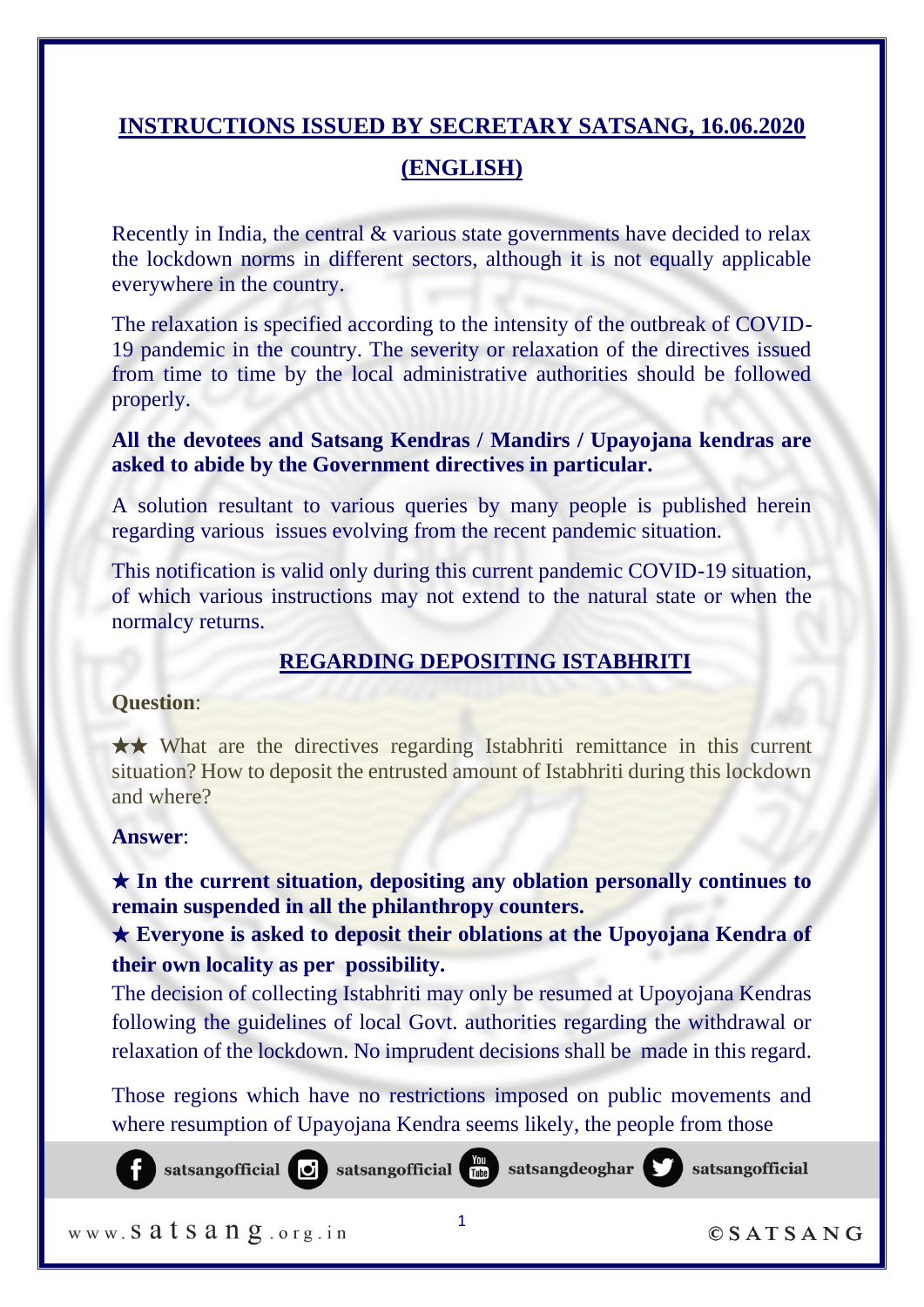regions shall contact the workers of the local Upayojana Kendra over the phone, get an appointment and only then deposit the Istabhriti personally according to their appointed timings.

Different timings should be allocated to people willing to deposit Arghya and the devotees of their area should also be informed to deposit in accordance to the same.

★ **Upayojana Kendra workers should arrange the timings for collection of Istabhriti in a way that it does not crowd the Upayojana Kendra.**

★ **Due to the current situation, Upayojana Kendra may collect Arghyas on multiple days, but whichever days the collection of Arghya occurs, on the same day itself it should be deposited in the specified bank account of Satsang .**

## **Question**:

★★ How to deposit Istabhriti oblations accumulated and kept together for a long time? Do we require to fill up a separate form for each 30 day Istabhriti or can the amount be filled up in a single form during remittance?

#### **Answer**:

★ **Mentioning the number of months it can be remitted in a single deposit form.**

★ **For example— if one's monthly remittance is Rs 50/-, then it needs to be mentioned as Rs 50/-**  $\times$  3= Rs 150/- for the remittance of three months.

**Question:**

★★ Is it imperative to remit individual oblations in the various bank accounts (power jyoti) of Satsang? Despite provisions, it seems impossible to do so. What to do in this regard?

**Answer**: Remitting oblations by an individual in the bank accounts of Satsang, which is relatively less in amount, is indeed a task almost impossible and is never imperative to do so. Moreover, it was even mentioned that way in the previous notice issued by Secretary, Satsang. Upayojana kendras etc. are supposed to deposit large accumulated amounts at those bank accounts, not individuals.

satsangofficial in satsangofficial in satsangdeoghar satsangofficial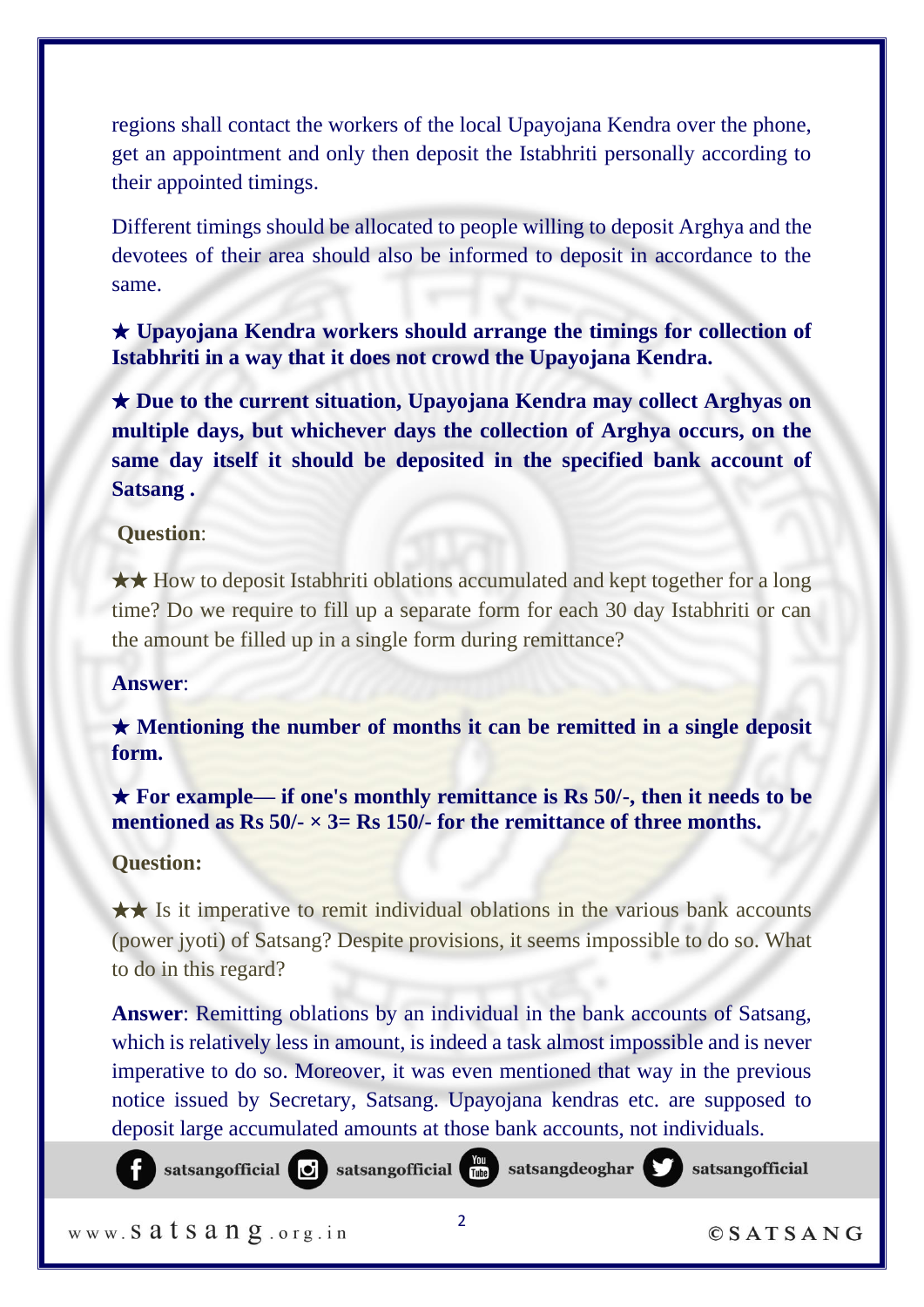## **Question**:

★★ Can Upayojana kendras resume Istabhriti collection now?

Is there a clear directive for the remittance of Istabhriti, for both the parties- 'the provisor' individual and 'the accumulator' authorities of Kendra/Mandir / Upayojana kendras?

Do the people have to deposit Istabhriti in a single & specific day or in different days & times? In that case, what are the instructions to be followed to maintain social distancing?

What is the instruction for the remittance of Arghya in the bank accounts of Satsang ?

**Answer**:

★★★ **Please keep in mind that Arghya should not be remitted online in any of the bank accounts of Satsang. Sending the money online will not serve the purpose of the Lord, because the online transaction will have no particular description of the actual resolve of the amount sent, rather it will create harassment while accounting.** 

★ **Those who are in the habit of depositing Istabhriti oblations personally and those who personally collect and bring the lots to philanthropy counters such as Deoghar, Amar-dham (Kolkata), Siliguri, Guwahati, Bhubaneshwar, Sambalpur Satsang Vihars are asked to restrain themselves from doing so.** 

★ **Currently, all individual interactions are restricted with the philanthropy counters.** 

★ **Philanthropy shall only receive lots either from Kendra-Mandirs or sent by postal/ courier service. No one shall personally send lots to Philanthropy. Those should be sent through Satsang kendra-mandirs only.** 

★ Personal Arghya should be deposited by filling up the deposit slip along with their signature, and that should reach the Kendra/Mandir/Vihars only through Upayojana Kendra of respective localities.

3



www. Satsang.org.in

 $OSATSANG$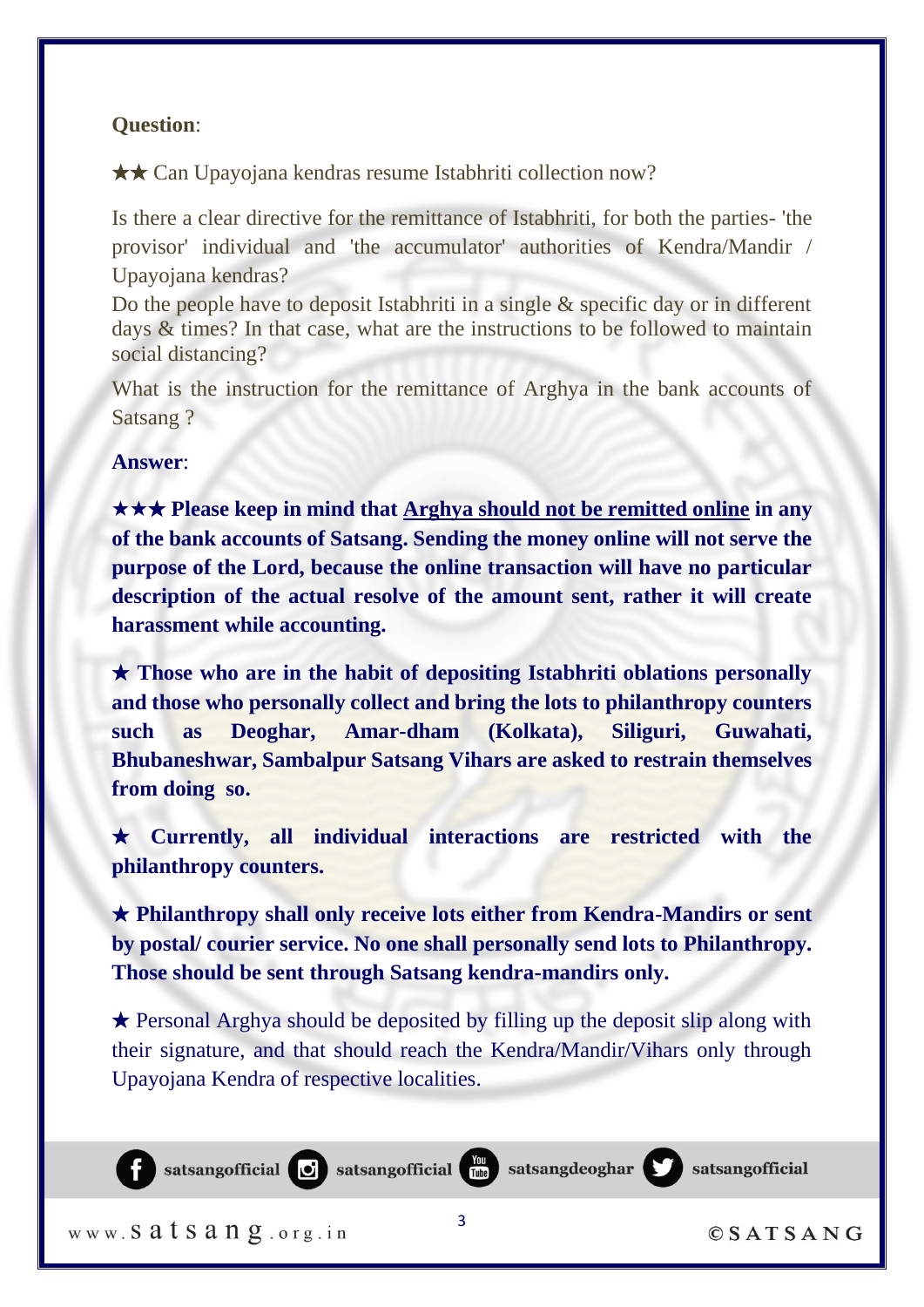★ Those who have already deposited their individual Arghya to the bank should retain the bank challan's Satsang Copy, Devotee Copy with bank's seal and selfsigned deposit slip, and submit it to their Upayojana Kendras. This shall help in receiving the Arghya Prashwasti through them.

★ **In this regard, the workers of the Upayojana Kendra are repeatedly made aware that, while submitting to Kendra Mandirs, the Arghya documents of these individuals should not be clubbed together with the lots and should be mentioned separately clubbing together only the bank challans and the deposit slips. After receiving from Upayojana kendras, Kendra-Mandir's workers too shall send those documents mentioning it separately to philanthropy.**

★ **Areas where Satsang Centre/Mandir/Vihars are less in number or the areas with no Satsang establishments, the devotees of those particular places should like usual personally or through Upayojana kendras send their own Istabhriti along with the collected amount of the devotees living there, depositing their Arghya in Satsang bank accounts sending all the required documents together through regd. postal services or courier services to Satsang Philanthropy, Deoghar.**

★ **All the workers of Kendra-Mandirs should be really cautious not to mix up those deposited lots and bank challans from various Upayojana Kendras, which should reach philanthropy as mentioned above.**

★ **Upayojana Kendra workers should get in touch in advance with the workers of their associated Kendra/Mandir/Vihars over the phone about their date and timings of submission of the accounted lots and the documents and shall submit the same on the appointed schedule only.**

★Workers of Kendra-mandirs should call philanthropy counters prior to submitting all the lots received from Upayojana kendras, and later make a call to philanthropy again to get the printed Arghya praswastis or they may receive those while submitting the lots next month.

# **Question**:

★★What should be done with the Diksha-pranamis & Dikshapatras which are still with the workers since the cancelled Navavarsha utsav, April 2020?

★★What should be done with the Utsav arghya & receipt books of the cancelled Navavarsha utsav, April 2020, which are still with the workers?



 $\Delta$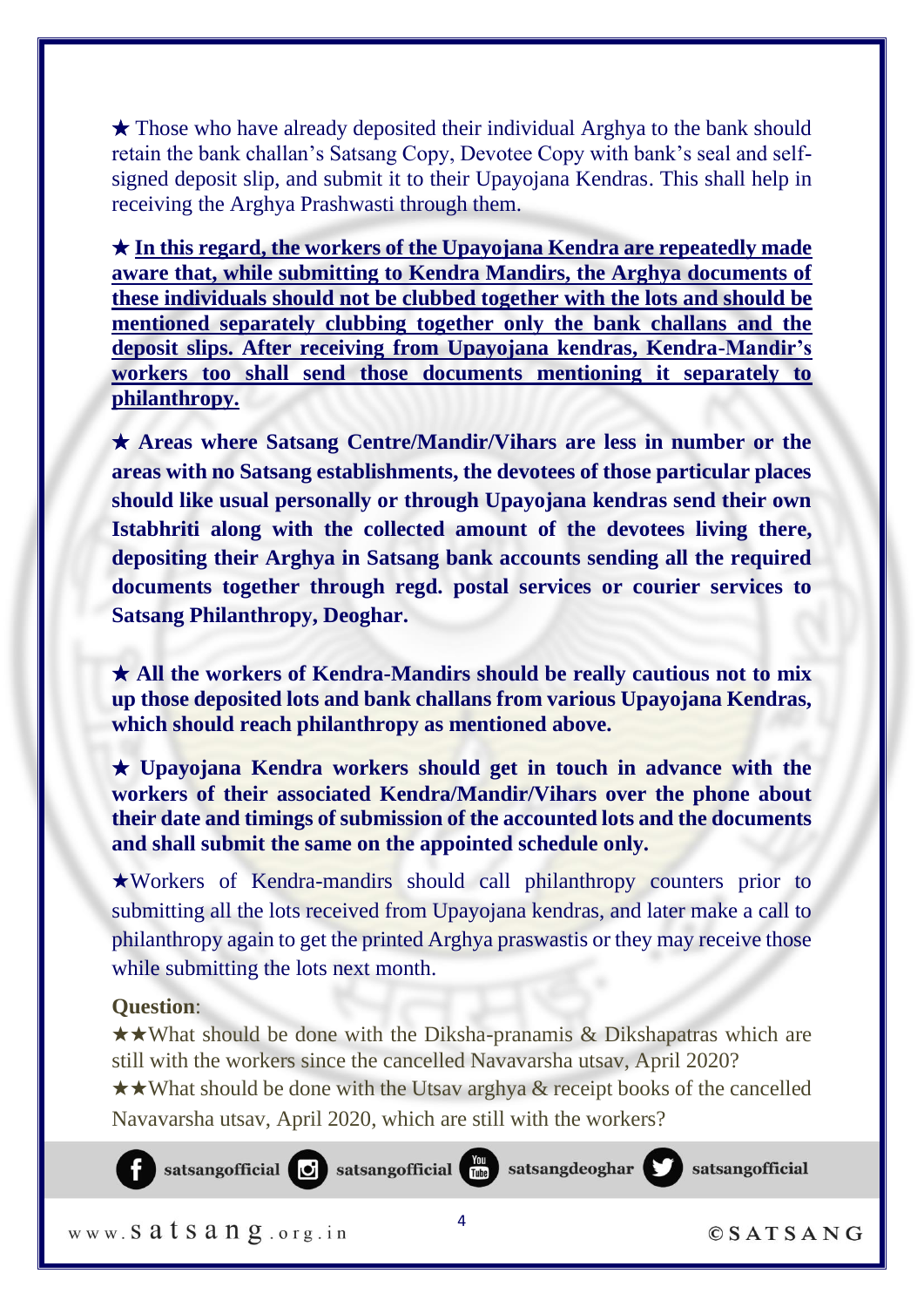★ Diksha Pranami and Utsav Arghya can be sent by filling up a separate deposit slip, while remitting one's own Istabhriti. Utsav Arghya can be sent to the assigned code 'UTSAV' by filling up a separate self-signed deposit slip, mentioning the beneficiary's name. Utsav Arghya deposited without mentioning beneficiary's name makes it very difficult to accept and to account.

★ Regarding pranamis offered during diksha, the workers should always keep in mind that the code of Thakur pranami is DPRNM & that of Acharya pranami is APRNM. Workers should always mention these codes while depositing Diksha pranami.

When one can come to Deoghar, only then the Dikshapatras  $\&$  receipt books will be deposited. Meanwhile, if some other procedure is derived, it will be informed timely.

★★ **From the offering person or family, through Upayojana Kendras, via kendra-mandirs reaching of the Arghya oblations at Satsang Philanthropy— this sequence ought to be remembered always & observed by all.**

# **It is important to note that:**

1. Everyone should be cautious not to fall into the situation where one may catch the infection. One should always follow social distancing, sanitization and strictly wear face masks.

2. No one shall visit Upayojana Kendra/Kendra Mandir to deposit Arghya, documents etc. without consulting and getting an appointed date and time from the associated workers for the same in advance.3. Nobody should visit the philanthropy counters individually or from Upayojana Kendras to deposit Arghya, documents etc. other than through Kendra-Mandirs. It will not be possible to accept the deposits.

4. **It is mandatory to sign on every deposit slip.** Upayojana Kendra workers must check if the deposit slips are signed by the depositors. Individual signatures of all the members of the family are not required, instead any one member belonging to the same family and having the same family code may sign on the deposit slip.

www. Satsang.org.in

satsangofficial

satsangofficial is satsangofficial interests at sangdeoghar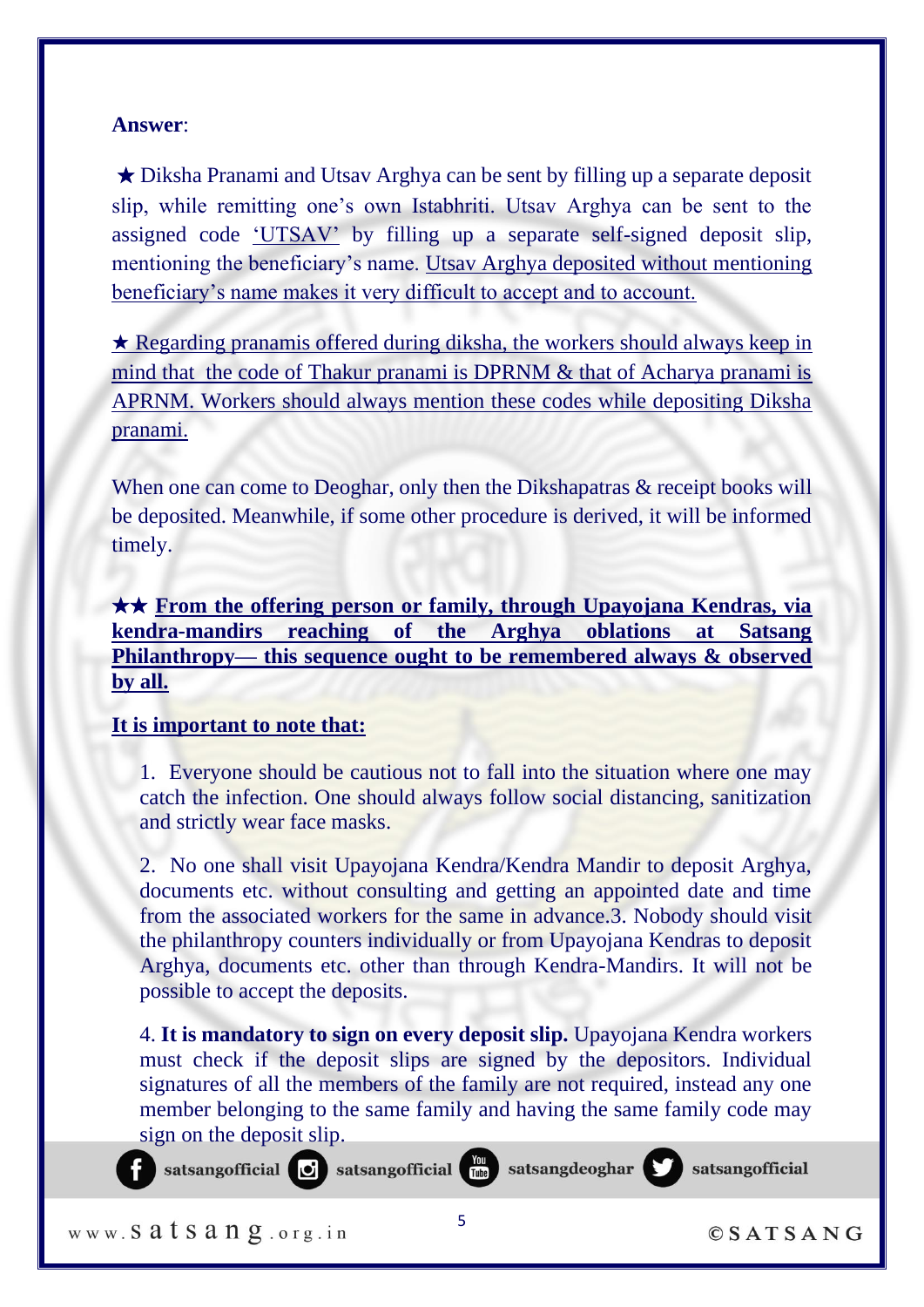5. Satsang bank account's challan form has 3 parts out of which **the bank shall keep the Bank's copy. The other two parts (Satsang copy and Devotee copy) stamped with the seal of the bank should be deposited to philanthropy.** Devotee copy shall be returned to the depositor, which should be kept and maintained as the proof of receipt.

6. While depositing Arghya in the banks, one must notice if the bank employee has stamped the bank's seal on the bank challan.

7. Due to the lack of workforce it may not be possible to receive Arghya Praswasti for the submitted lots immediately. One must exchange phone numbers with one of the responsible workers of the philanthropy counter where one is submitting the documents. That way, once the lots are printed, one can easily be informed and collect the Arghya Praswasti.

#### ★★ **Click here to download the deposit slip and the various bank challans—**

#### www.satsang.org.in/forms

# **REGARDING PUBLIC VISITS TO KENDRA-MANDIRS**

#### **Question**:

When can the Kendra-Mandirs be reopened? When will the people get to enter the Kendra-Mandirs normally and what are the restrictions regarding the time span of their stay there? How many can enter the premises together? What are the instructions regarding the timings of opening & closure of the Kendra-Mandirs? What is the instruction about opening Kendra-Mandirs which lie in high containment areas(red zone)?

#### **Answer**:

 $\star$  With the permission or recommendation of the local administrative authorities, the areas where lockdown has been withdrawn or relaxed can open the premises of Kendra-Mandirs for about an hour (apart from the time of Bhog), where 7-8 people can enter together only to offer pranam and nobody may stay there for long. **Social distancing should be followed strictly & wearing face masks should be made compulsory.**

satsangofficial is satsangofficial interests at sangdeoghar

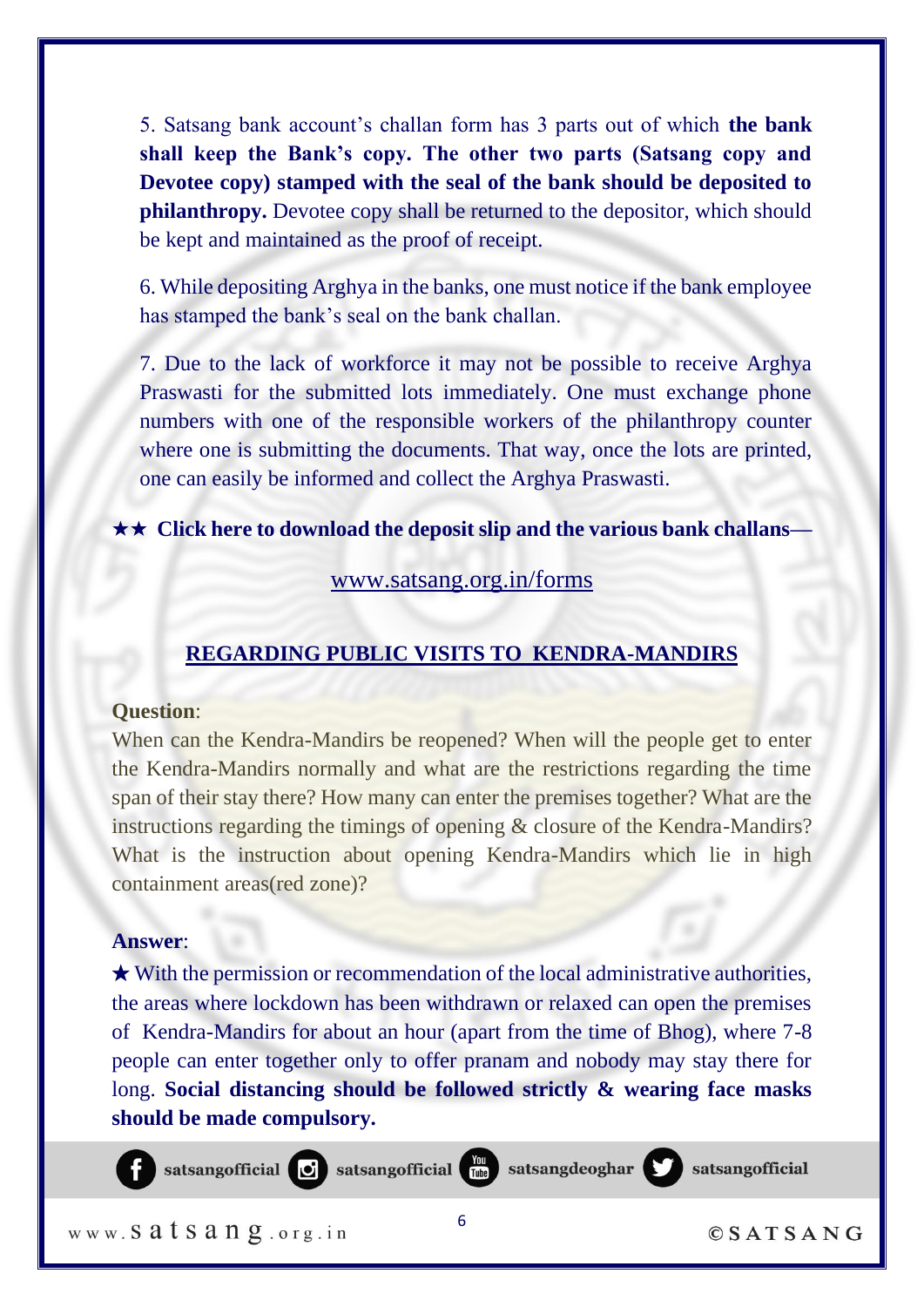Kendra-Mandirs should remain closed in high containment Red Zones for it may increase the chances of infection in the community.

★ **Restrictions & regulations imposed by the government should be followed in every respect. Social distancing, sanitization, wearing face masks etc. should be imposed strictly. Nobody shall be allowed to enter the premises at personal convenient timings every now & then.**

#### **Question**:

★★ How many people should enter Kendra-Mandirs during prayer time? Can Satsangs be arranged in Kendra-Mandirs? If yes, then how should it be arranged? Can domestic Satsangs be arranged personally, if yes, then how to do so? Shall the usage of microphone & loud speakers be resumed in Kendra-Mandirs during prayer or Satsang?

★★ Can Satsang or Bhandara be arranged during observance of any function now at Kendra-Mandirs? Can local level Utsavs be organised?

#### **Answer**:

★ People coming from outside the premise shall be restrained from entering Kendra-Mandirs during prayer-time at the moment. The decision on it shall be provided following the situation further.

★ Follow Govt. directives so not to create any chance to infect oneself or others these are the objectives that should be kept in mind if desirous of arranging Satsang or Matri-sammelan congregating mass. **So it is better to postpone such arrangements furthermore.**

★ If Satsangs are organised in Kendra-Mandirs, people may want to join, but it is not desirable in this situation to allow gatherings of the people coming from outside to the premises. **Those who stay together in a place may arrange Satsang among themselves, but fewer number of participation is advised and public gathering should not be allowed.**

★ **Using microphone & loudspeakers at all the Satsang Kendras, Mandirs, Vihars (Adhiveshan kendras, Upasana kendras, temporary or makeshift kendras) still remains suspended.**



www. Satsang.org.in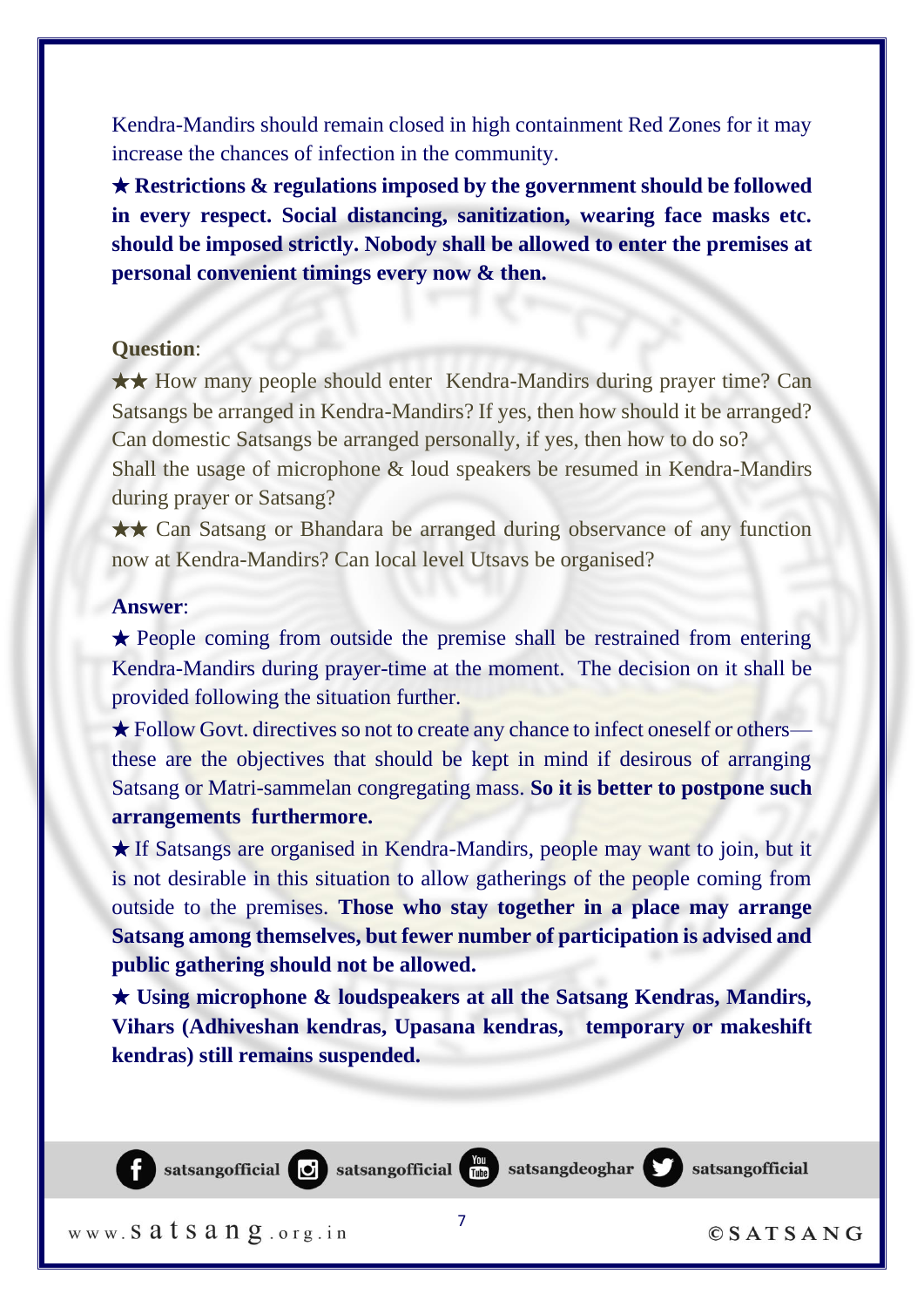★ To hold any function which are usually observed, workers of all Kendra-Mandirs should accord with the situation. If celebrations & amusements require postponement for the purpose of life  $\&$  growth, that should be accepted  $\&$ followed. Moreover, following Govt. directives & seeking permission from Govt. authorities in advance is compulsorily essential to commence any such public gathering.

# **Question**:

★★ What is to be followed at Kendra-Mandirs for resumption of the lodging & bhandara facilities after lockdown is released?

★★ How to keep the Kendra-Mandir premises infection-free?

★★ Is it permissible to mandatorily implement basic hygiene rules, like usage of facemasks, sanitization, social distancing etc. for public entry purpose at the Kendra-Mandir premises?

## **Answer**:

★ **Lodging facilities or bhandara shall remain suspended furthermore until the situation gets normalized absolutely.** For now, internal lockdown should continue.

 $\star$  To keep the premises uninfected public gatherings should be avoided totally, residents of Kendra-Mandirs should avoid mixing with people outside and usage of face masks, social distancing, sanitization process should be implemented with stricture. **Where in a controlled way public from outside are allowed, it should be made clear in advance to obey in compulsion the basic hygiene rules, like usage of facemasks, sanitizers, distancing etc.**

# **REGARDING JAAJAN-DIKSHA ETC.**

# **Question**:

★★ Is it permissible at present to impart Diksha, if yes, then how many at a time? Where, in what situations and how can a Ritwik impart Diksha? What are the workers supposed to do in regard to impart Diksha to a seeker  $\&$  also regarding Mass-Diksha?

 $\star$  Is it permitted to roam & tour in different places for Jaajan work, to arrange Diksha at residences of someone else or to call people at the worker's own place to impart Diksha?

www. Satsang.org.in

satsangofficial

satsangofficial **of** satsangofficial **for satsangdeoghar**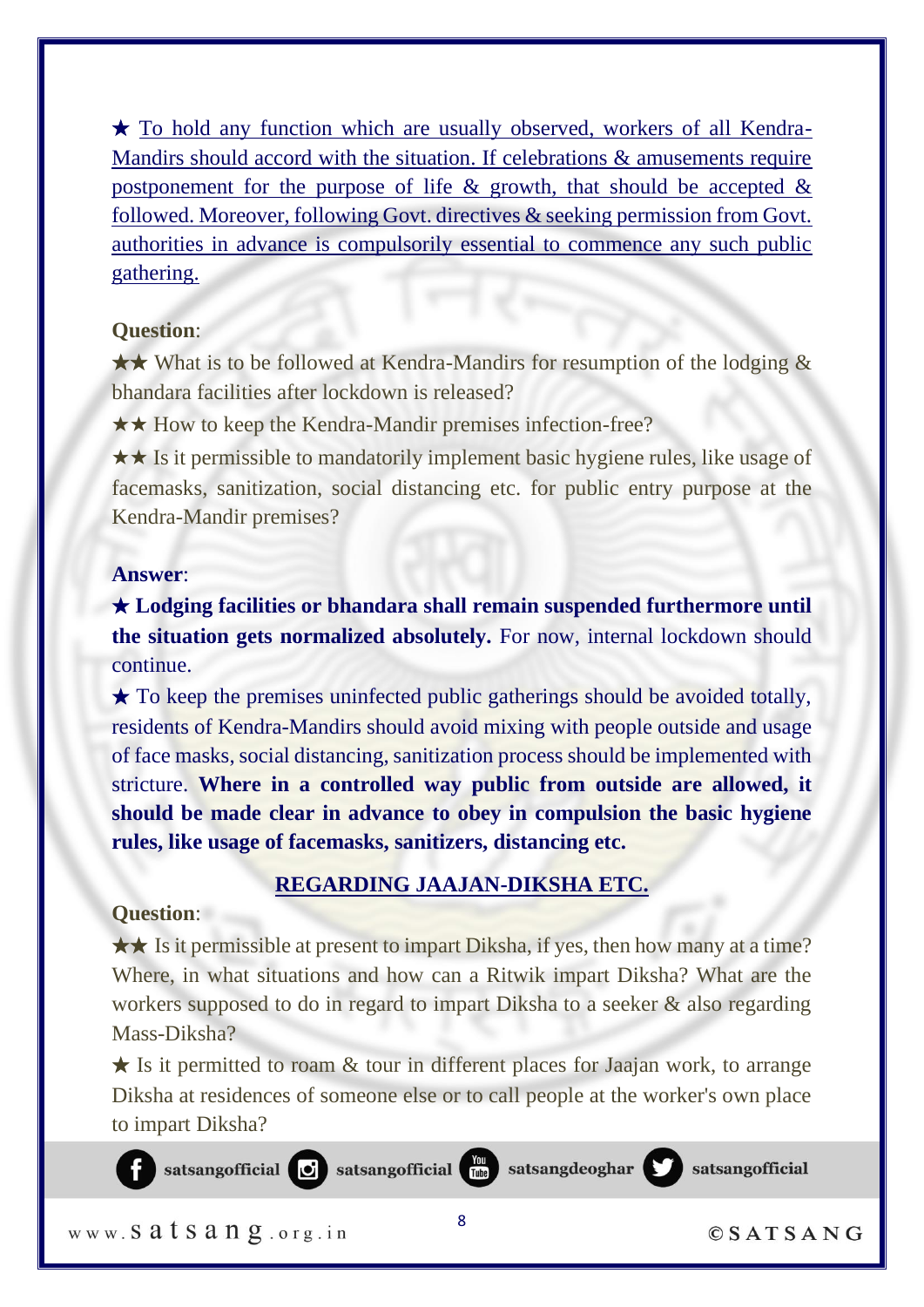$\star$  In every situation to remain attached & keep trying to attach own environment to the Lord should remain our regular practice. T**o impart Diksha to a seeker is absolutely an obligatory task for the workers, but how much of it is possible to execute, at this situation, should always remain afloat in mind. Decision has to be taken thoroughly knowing especially about the diksha seeker's recent travel history & public contacts. Chances of getting infected and creating a possibility for others to get infected as well is not desirable.** So, every way remaining in limits & self control has to be maintained in every deed. Every precautionary measure has to be taken. **To impart Diksha to many at a time is not admitted now. Dwelling in different places for Diksha should also be ceased furthermore.**

#### **Question**:

★★ Is it permissible to visit houses, door to door for Jaajan?

#### **Answer**:

★ Physical closeness should be avoided as much as possible. It is not at all possible to know the whereabouts of all the people and if there remain any infected person at any of the houses one plans to visit. Getting a welcome is also an important matter. So this idea should be dropped for the time being.

#### **Question**:

★★ Is it expedient to accept food or drink at anyone's place while travelling outside for Jaajan work?

#### **Answer**:

★ It is not at all desirable to accept food or drinks from persons not known thoroughly in the context of Sadachar (hygiene), **rather it defies physical & mental sadachar which is not at all an act desirable of the Lord.** It should remain afloat in mind even more in this situation.

## **Question**:

★★ What is the instruction to the workers who have to renew the holy panja?



www. Satsang.org.in

 $OSATSANG$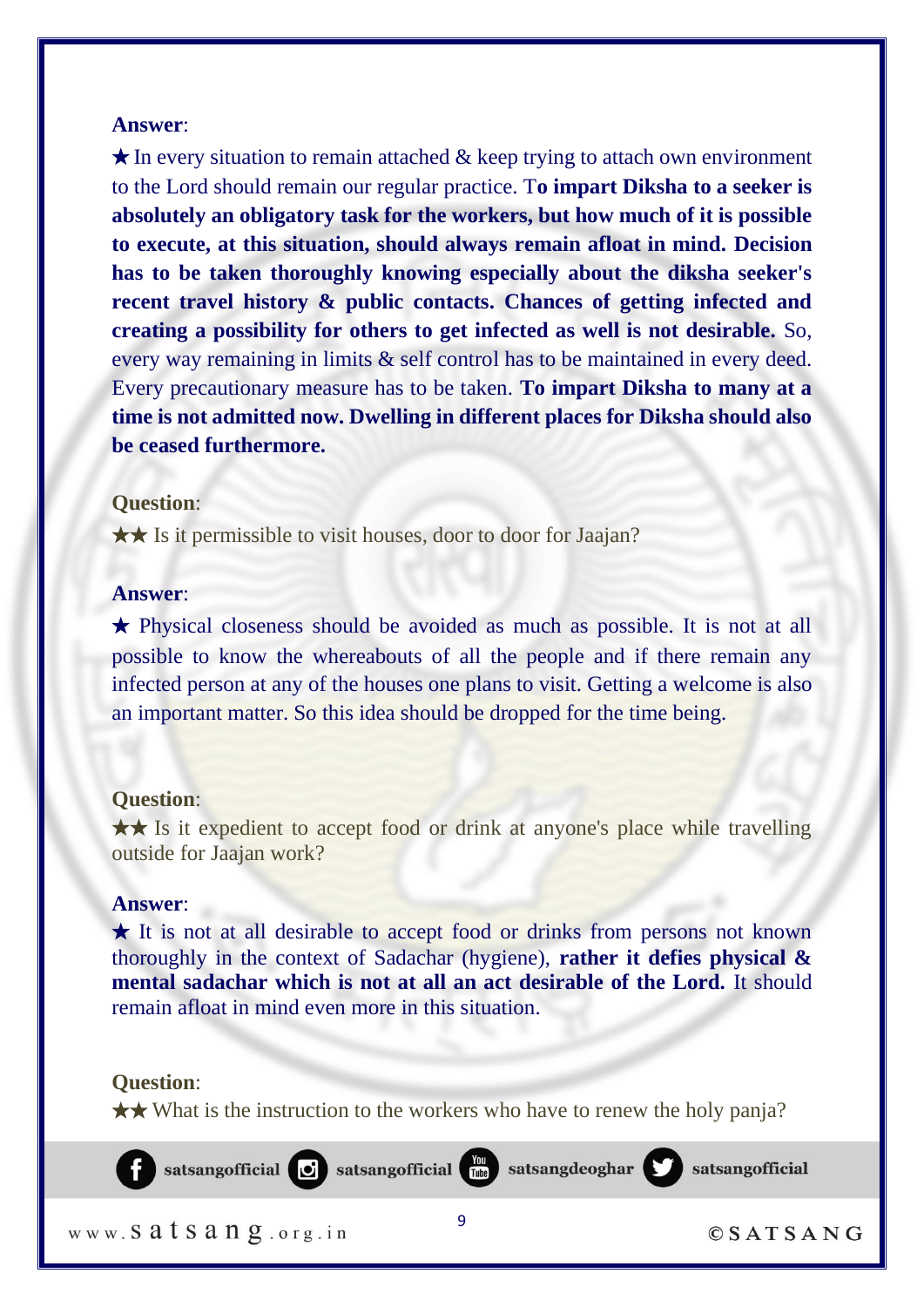$\star$  For panja renewal one has to visit Deoghar ashram which is not possible at this moment. The lockdown has been increased till 30th June in Jharkhand state. If one's panja gets lapsed he should not impart diksha until renewed. Instructions through SMS will be sent from the Ritwik office to those who have renewal.

# **VARIOUS MISCELLANEOUS TOPICS**

#### **Question**:

★★ Is it permitted to visit Deoghar ashram with family when the lockdown is withdrawn? If yes, then how many together can visit? A clear instruction is needed regarding the visit of the devotees to the ashram.

What measures should be taken if & when allowed to visit?

# **Answer**:

★ At present a declared lockdown is imposed till 30th June in Jharkhand state. It will be informed in due time after the lockdown is completely released.

★ For information regarding ashram visit, **no calls to be made to anyone's personal phone, rather the communication center (18003450122) should be called for the purpose after 30th June. At present 'Suvidhan' office (accommodation dept.) & the lodging facilities are totally closed.**

#### **Question**:

★★ Is online/virtual Satsang permitted?

#### **Answer**:

 $\star$  If solely the objective is to contemplate, glorify or to invoke the Lord, then any & every way or medium can be utilised.

## **Question**:

★★ Various kendra-mandirs, Upayojana kendras etc. are donating money in different Govt. funds, but on the contrary, at many places many devotees are in miserable condition. What should be done for that?

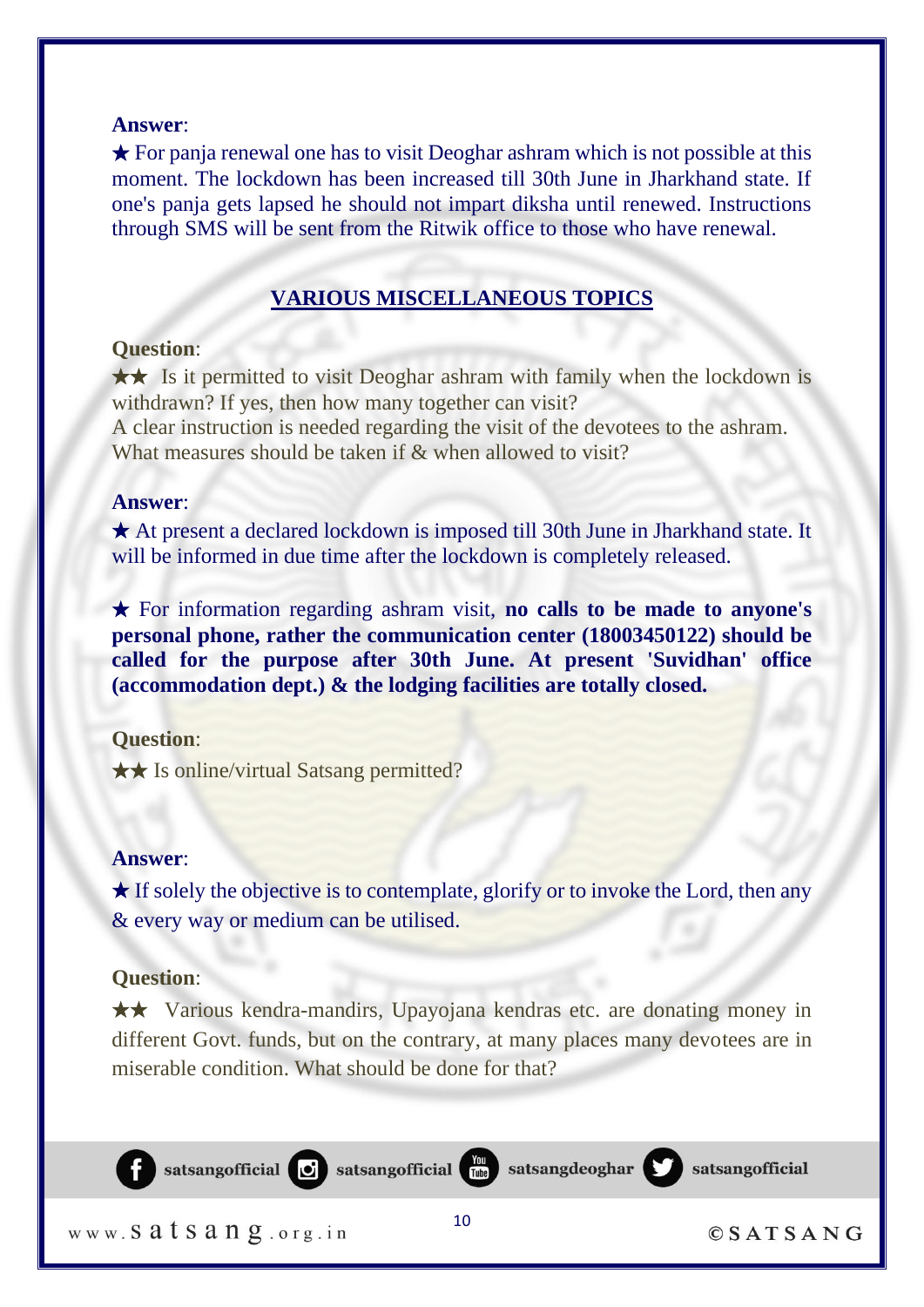★ There are many such kendra-mandirs or the like who are simultaneously engaged in providing food & other support at a regular long term basis as well to the afflicted irrespective of whether they are devotees or not. Even birds & beasts are being provided by the Satsangees at many places. **If the people of an area remain consciously active, even if two persons get along together actively towards benefactions in providing life & growth, then no scope of accusing anyone remains.**

# **Question**:

★★ What is instructed to get saved remaining uninfected from this pandemic outbreak?

## **Answer**:

★ **Observing Jajan-Jaajan-Istabhriti with a fervent zeal, following five sustaining codes of Swastyayani with active promptitude, practicing the hygienic acts thoroughly, along with obeying rules & regulations as is applicable— comprehensively these can save to a greater extent.**

# **REGARDING BHOG, MAINTENANCE, CONSTRUCTION etc.**

#### **Question**:

★★ More or less maintenance &/or coloring works are essential in many kendramandirs. Is it permitted?

★ The construction work in many places remain ceased. Is it permitted to resume those works, specifically in those places which are in green zone?

 $\star$  Communication & dealings with the philanthropy is necessary for both maintenance & construction work. What to do in this regard?

 $\star$  Can the incomplete constructional works resume? For that purpose withdrawal of arghya from philanthropy is required. How to deal with this?

 $\star$  The kendra-mandirs whose possibility or capability is comparatively less, they have to depend on daily collection of bhog-articles or arghya. But it has become impossible in this situation. So, is it permitted to resume daily collection work there?

★ It is required to withdraw arghya for Thakur-bhog & maintenance, as the process stays ceased till now resulting to face many problems. When will the system get normalized? Especially, there should remain no hindrance or interruption in the case of Thakur-bhog.